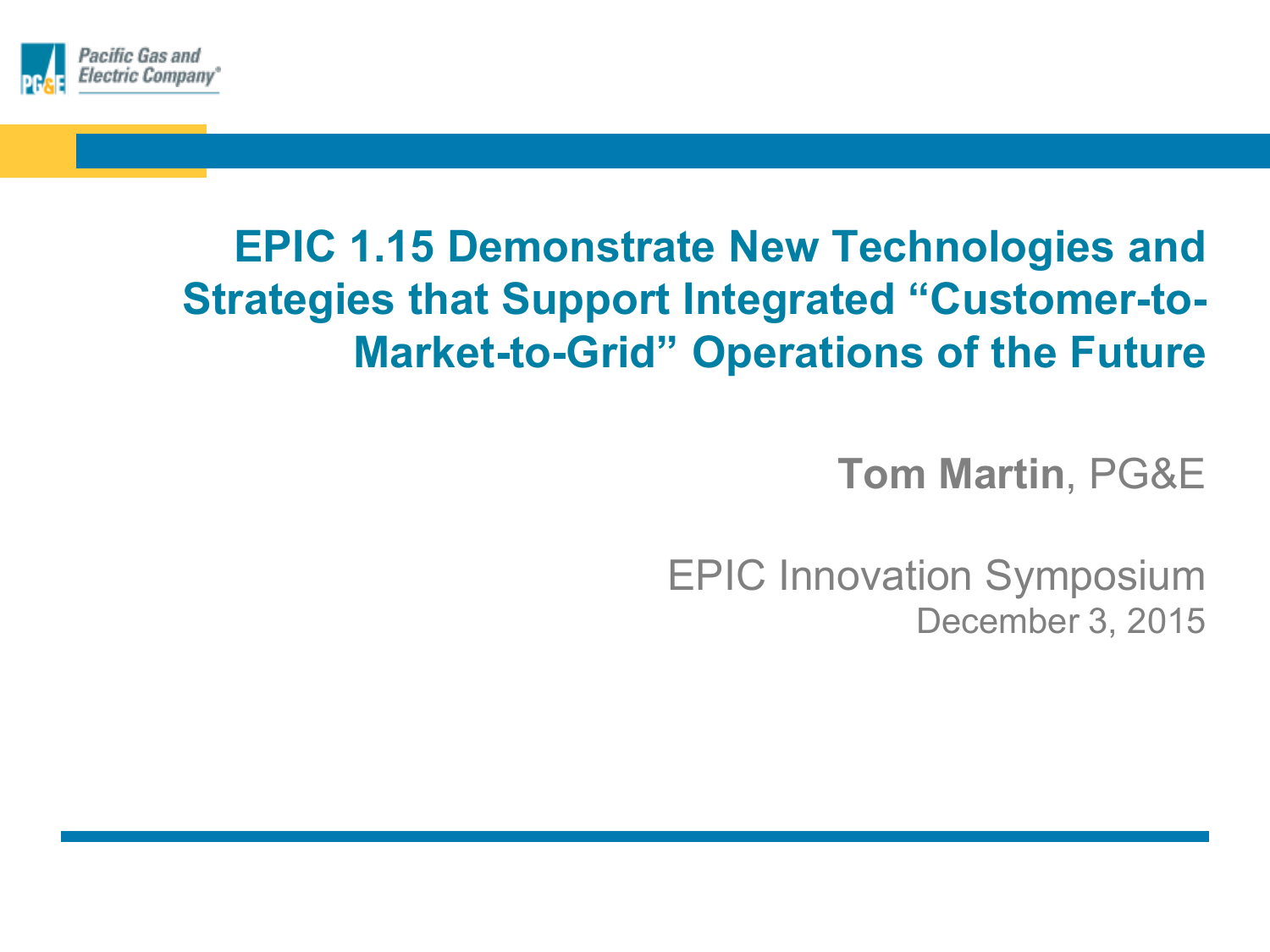

## **Original Filing:**

EPIC 2012-2014 Project #15 "Demonstrate New Technologies and Strategies That Support Integrated 'Customer-to-Marketto-Grid' Operations of the Future"

#### **Renamed:**

# Grid Ops Situational Intelligence



*Data aggregation and visualization that allows us to GO-SEE what is happening on the grid in real-time*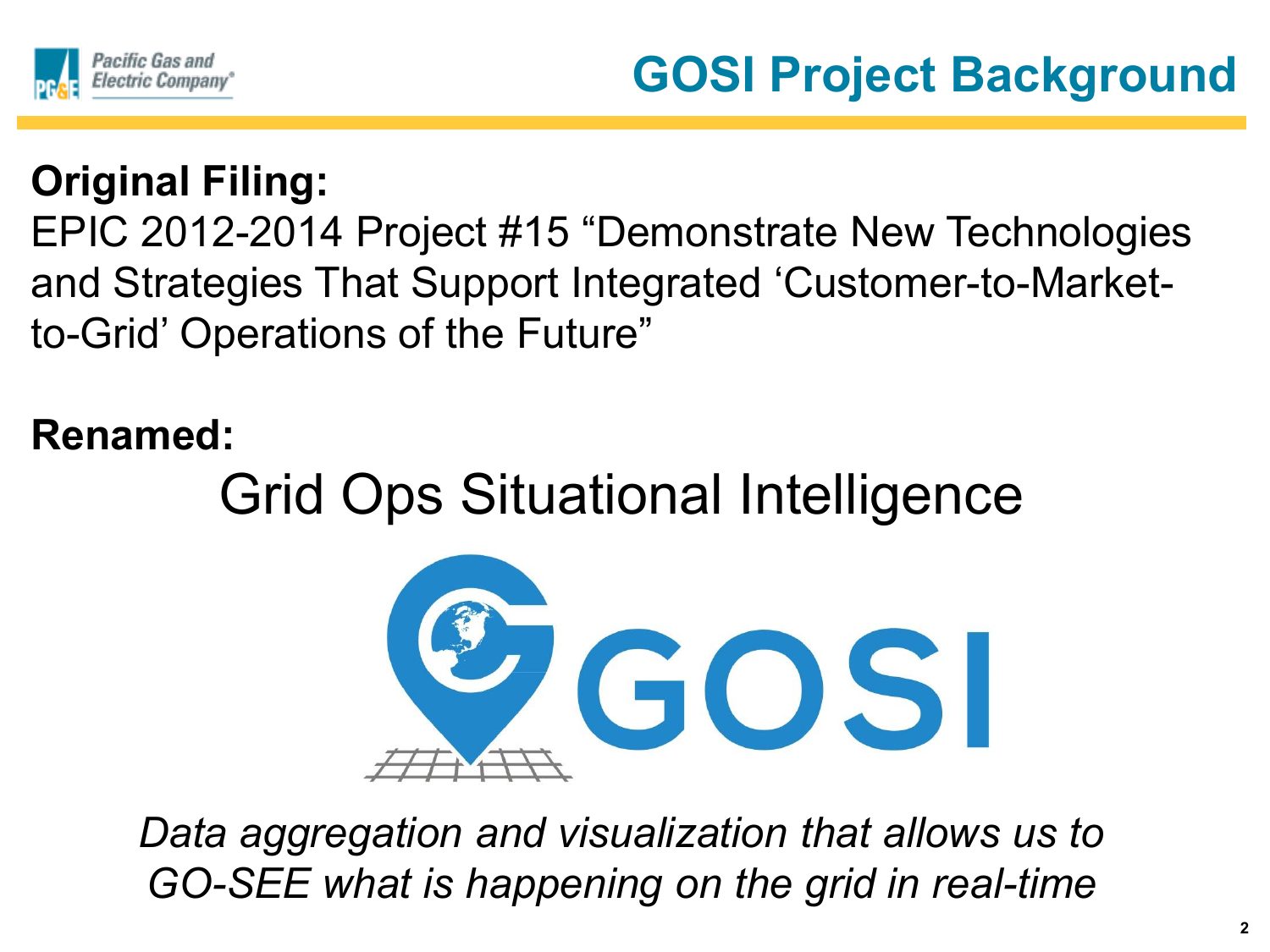

#### **Problem to be Addressed:**

To efficiently run the grid operations of the future, data from a wide variety of data sources will need to be quickly analyzed and presented to end users

| <b>PG&amp;E Data</b> | <b>Customer Data</b>                  | <b>External Data</b> |
|----------------------|---------------------------------------|----------------------|
| <b>Asset Info</b>    | <b>Residential Solar</b>              | <b>Weather Data</b>  |
|                      | <b>Crew Locations SmartMeter Load</b> | <b>Earthquakes</b>   |
| <b>Feeder Lines</b>  | <b>Customer Outages</b>               | <b>Wildfires</b>     |

#### **Project Objectives:**

- Real-time data visualization platform
- Data integration from multiple sources
- Ability to develop business rules/analytics
- Agile and in-house development capabilities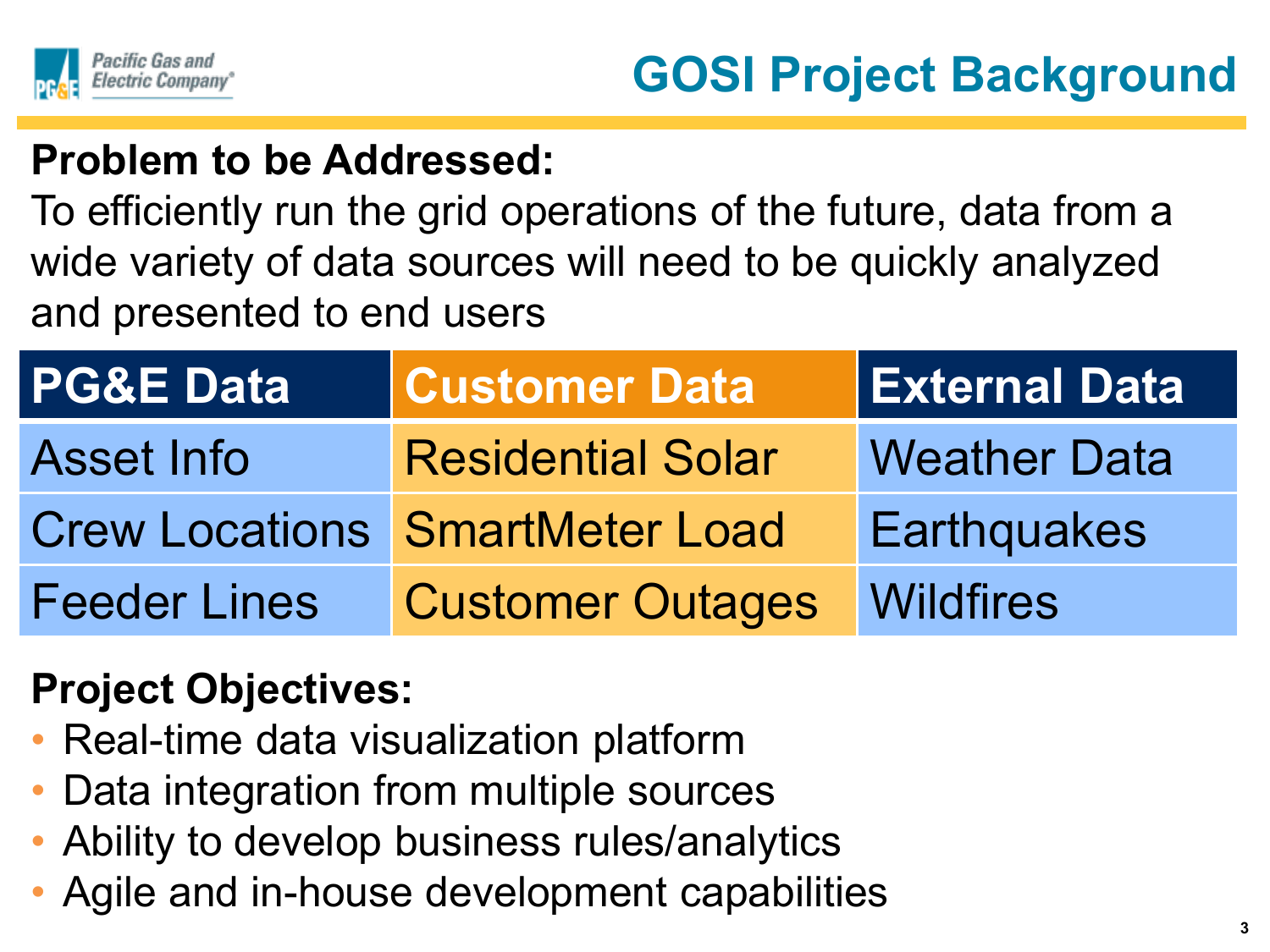

### **Pilot Approach**

- Test out a platform capable of quickly and easily integrating a wide variety of data sources (internal and external data)
- Use five pilot use cases to test out the various features:
	- Outage Anticipation
	- Distributed Generation (DG) Research
	- Circuit Loading
	- Construction Planning
	- Daily and Emergency **Operations Dashboards**
- Pilot is testing out the Mix Director platform from Bit Stew

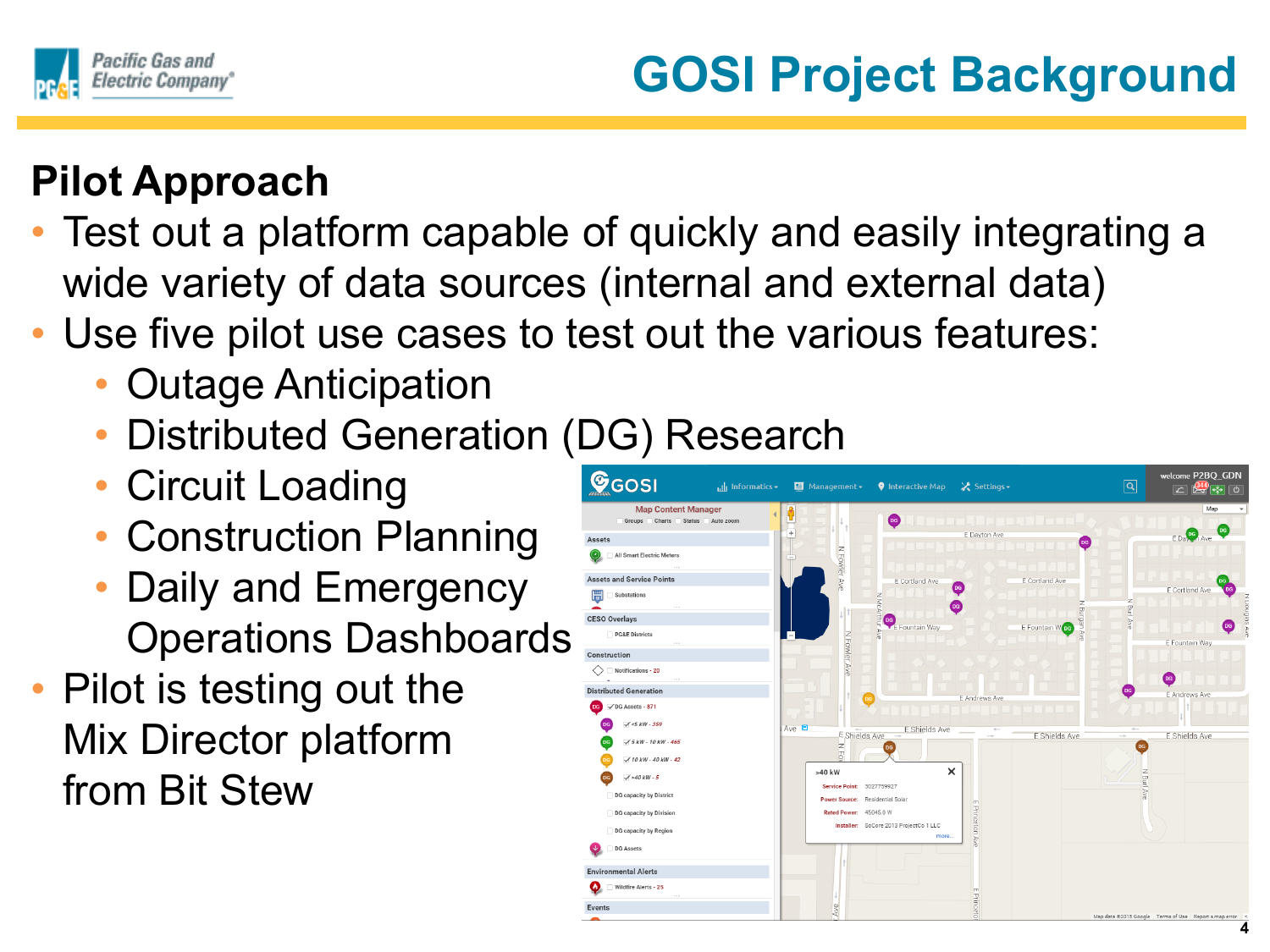

**GOSI Timeline**